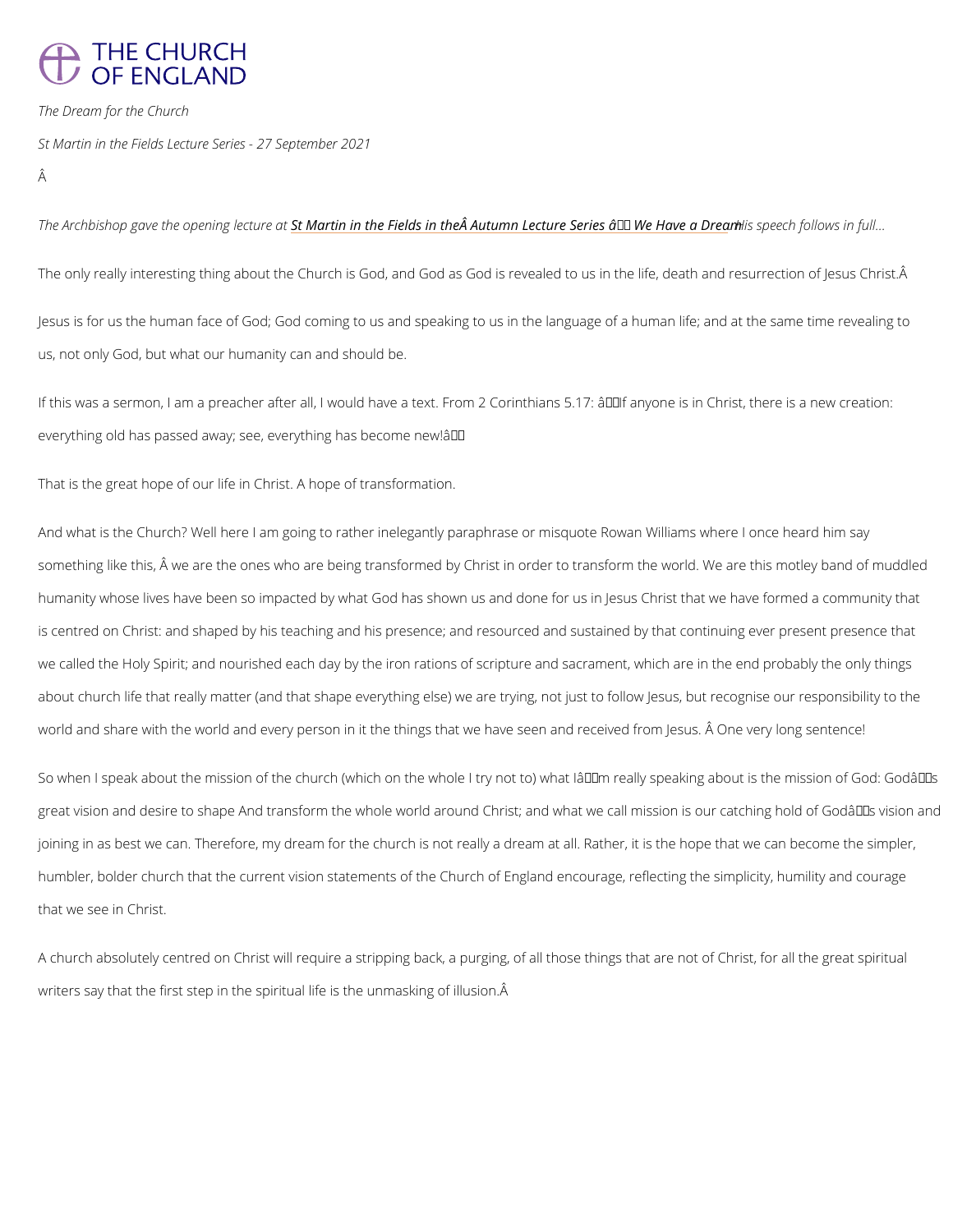<span id="page-1-0"></span>I wonder whether this focus of the church being centred on Christ, I wonder if we could have of Covid, where our lives have been so stripped back, where we have been denied all the fam fellowship, where we have had a Eucharistic fast for months and months. I found myself sayi seems to have been very long this year. It has been going on for over 12 months.  $\hat{A}$  But with Christ in a new and beautiful way and it is from that from which we build.

Simplicity in this sense  $\hat{a} \in$  the natural gift of the child, the supernatural gift of the saint  $\hat{a} \in$  $\hat{a} \in \infty$  There is only one being who is absolutely simple; that is almighty God, who knows every with the eyes of God, that is to see them as they are without trimmings.  $\hat{a} \in \bullet$  This is what Jesus pure of heart who inherit the earth. This is the very big vision that flows from the deep well

I therefore dare to dream as we emerge from Covid that we might even be able to scrape the again into deep waters, recognising that our vocation, especially in the Church of England, i famous predecessors famously put it: the one organisation which exists for the benefit of its centred on Jesus Christ will also be shaped by Jesus Christ, and I dream every church, be it village church in the tiniest hamlets rural Herefordshire has to offer, or hard-pressed, under glorious diversity of people, or some swinging from the chandeliers new wine fandango of a resource church, or people meeting each week with a pioneer minister for a cup of coffee and hardly yet a church Jesus more and see how his life can shape their lives and the life of the world, will make dis centre of their lives. Because from this everything else will flow.

I dream of a church where almost the first words that Saint Benedict wrote when he produced parish church, chaplaincy, fresh expression or church plant: "We are [g](#page-7-0)oing tÑo Heoswabwloi**sh**dai if that was true for every Christian Community ?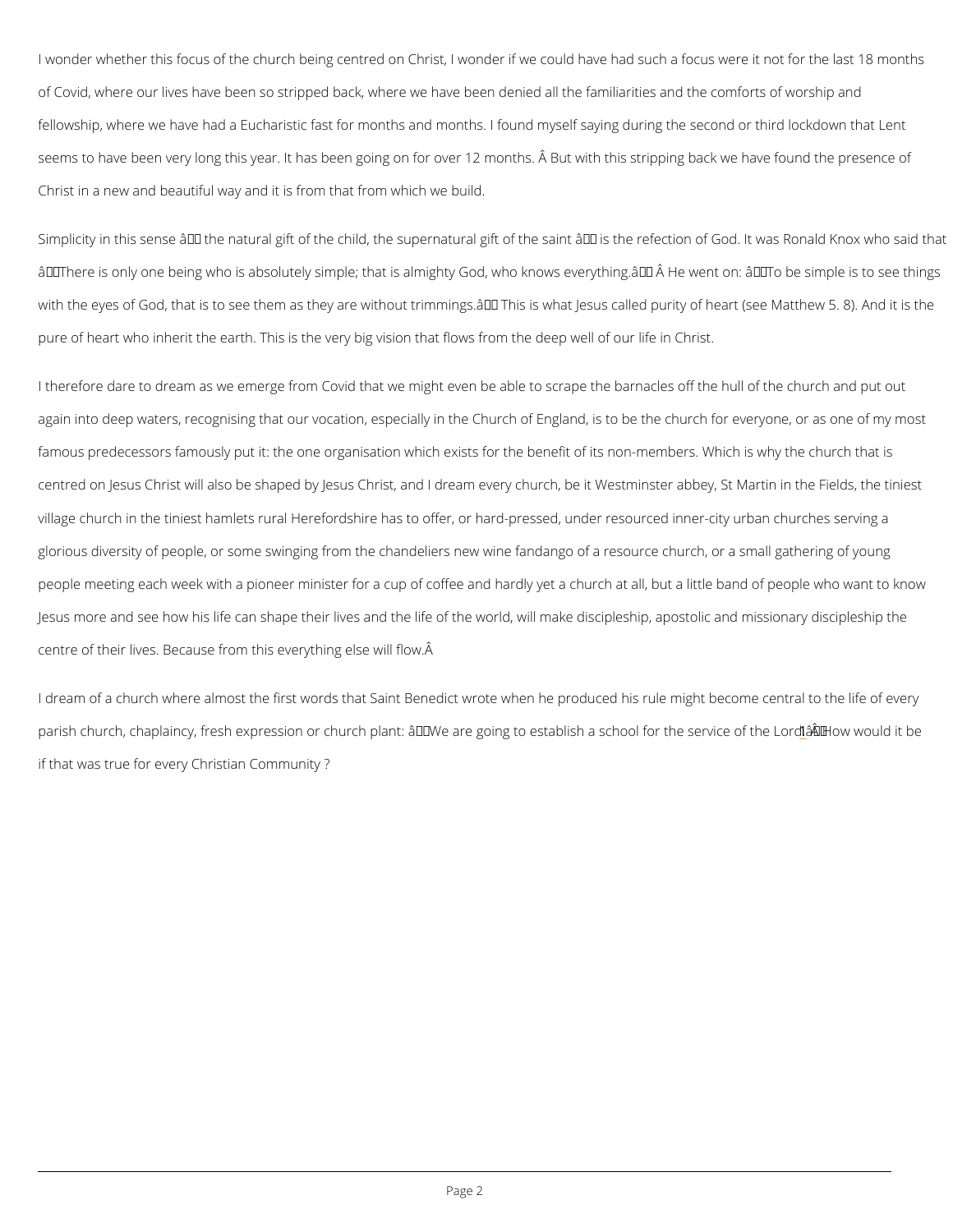And I too want to save the parish. But the best way to save the parish is to grow the Church. And the best way to grow the Church is to proclaim the gospel. And the best way to proclaim the gospel is to so live your life in Christ that the beauty and radiance that we see in Christ shines in our lives and makes a difference in the world; it is the pursuit of holiness and the transparent, transformative indwelling of Christ that will save the parish. Though we will need to ensure that the necessary resources and back office functions of the Church are also focused to serve that same single purpose of making Christ known through his Church, that is through us â <del>DD</del> that motley band of muddled humanity whose lives have been so impacted by what God has shown us and done for us in Jesus Christ that they have formed a community that is centred on Christ: and trying to make a difference in the world. All this is happening in the life of our church at the moment and the things that are happening in the national church and reviews into effectiveness and governance are seeking to support it. Â

## Â

And I am dismayed (and the inheritor of a good many sleepless nights), aghast that somehow the things that I have been associated with which only want to support, uphold, build and sustain local church and parish church (and more of it) in all its manifold forms have somehow been interpreted as quite the opposite. And I reach out to those who have been troubled by some of the things they have heard centrally and say please let us join together as sisters and brothers in Christ for this single purpose of finding how we can best preserve, sustain and enable local church to flourish, and by local church I mean the parish church and priests and parishes and churchwardens overseeing a proliferation of other ministries and expressions of Christian community which will enable us to reach more people and shape the life of our nation and our world. That is my dream. And I am hugely encouraged by the many, many ways I see this lived out in the parishes I visit. I was in Bridlington recently and was completely blown away by the service they were offering to their very deprived seaside community. A whole motley band of muddled humanity, I wonâllet repeat it but making a difference.

And if I could include a plea as well as a dream: wouldnâult it be good if we stopped talking about ourselves so much. If we become a church that is shaped by the five marks of mission then we would be crying out against the injustices of the world, asking the government to put back that twenty quid that has been lost on Universal Credit; losing patience with the lack of movement towards a green economy and pointing out the madness of spending millions on bombs when people starve, and shaping a world where love of neighbour and the common good is the place where we start to dream. And plan. The commissions that the Archbishop of Canterbury has led on for housing, racial justice, family life  $\hat{A}$  and social care will contribute massively to this national debate. I am honoured to be part of it. Our nation doesnâll twant to simply go back to how things were. We want a vision of hope. Hope for everyone, particularly in some of the left behind and neglected communities of the north where I now serve. Churches here are in the frontline. Our parishes and chaplaincies are lifelines of hope. I dream of a church where the hope we have

In this past year, so many churches have experienced growth through two things: worship and service. It has been unexpected and counter

intuitive. It wasnâl Lt led from the centre, though much is being done to align resources with this flourishing of ministry. Â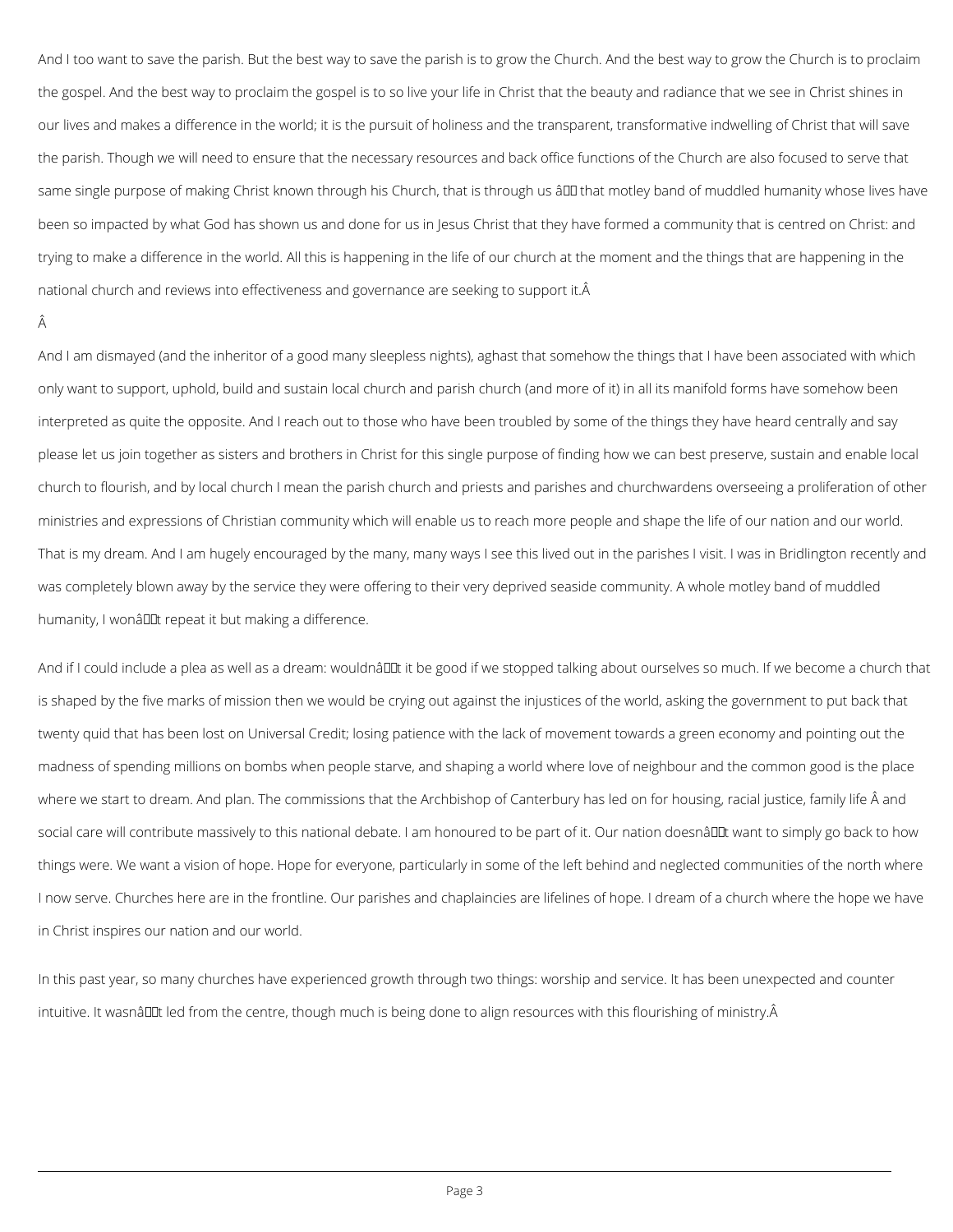But there has been a huge development of online services of one sort or another. New congregations have been established. New people have been drawn into the life of the Church. At the same time, churches have been in the forefront of working with others to alleviate suffering, be it debt relief, food poverty, homelessness or just those acts of kindness such as collecting the prescription for an isolated person. This gives us confidence to dream and develop that narrative of hope where we invite people to live their lives in Christ through the worship and companionship of the church and demonstrate in our communities what that life in Christ looks like, measured by the number of feet we wash.

Therefore, although IâDDm hugely relieved to now be meeting again in person, I believe that one of the ways we will best shape the life of our nation and grow the church is through developing a presence in all the places where people actually live their lives â ll a worshipping presence and a serving presence ând and this isnând just the home and the neighbourhood, but also in education, at work and leisure, and in peopleânds onlin as well as their off-line lives.

The real meaning behind the phrase you may have heard in the Church of England at the moment mixed ecology church, is not abandoning or dismantling one way of being the church in order to develop another, but taking hold of the historic vocation of the Church of England to be the church for everyone everywhere, and pay greater attention to the different ways and the different places in which people actually live, then grow the church accordingly. It is about adapting to the challenge of changed circumstances, that is the best way for anything to grow. The history of Christian mission has been the history of such cultural adaptation. The gospel doesnâll tchange. But the languages in which it is translated do. And the refining fire of the questions that different cultures pose reveal to us new depths and new truths within that gospel. Isnâl ut this also the very moving and inspiring vision behind Heartedge, a movement for mission and renewal, which emerged from this church?

Let me quote Billy Connolly who once said there is no such thing as bad weather, only the wrong clothes. It is no good, the Church complaining about the weather, saying things are against us in our culture, rather we need to find the right clothes and the right ways of reaching and serving people in all the many places that they live their lives. All this will be led by bishops and priests who share a cure of souls, but will require a vision of ministry where, because of our baptism into Christ, ministry belongs to the whole people of God and where lay ministry flourishes under the oversight of the church. It is a generous catholic and apostolic vision, rooted in that inheritance of faith that we have received as the Church of England.

And I dream of a church that, like Peter just as he was about to receive a bit of an intellectual mauling by St Paul over the barrier breaking and epoch making changes that his mission to the Hellenistic world had brought to the Church (at last discovering the new humanity in Christ where class and sexuality and gender and race no longer counted in quite the same way), was able to say from his close company with Christ, and

despite his own many failings, â00 not forget the poor (see Galatians 2.10). â00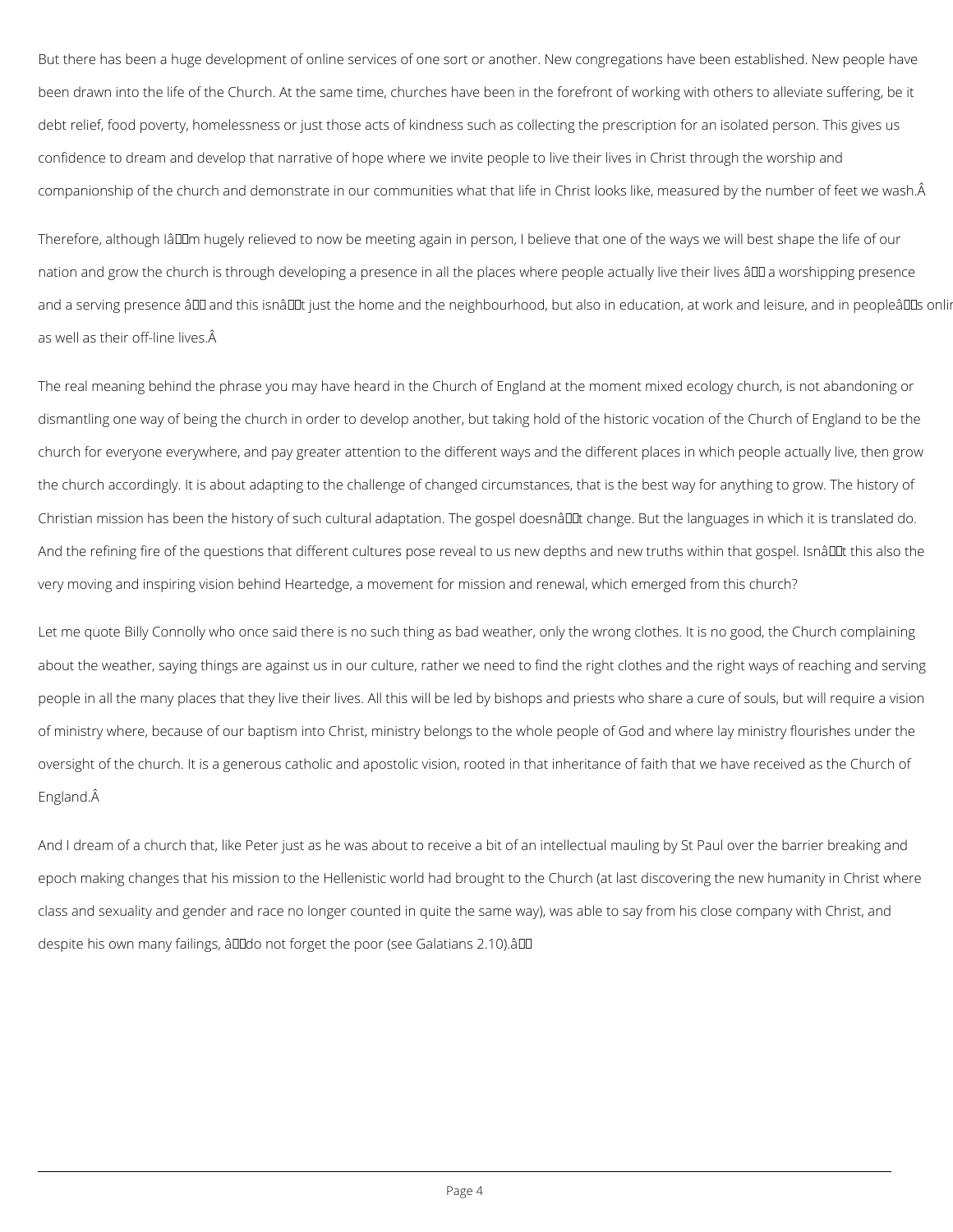Now that is a dream worth pursuing. However, I am less and less confident that theologians and church leaders will achieve this unity, though the vital work of ecumenical dialogue must continue and has born some fruit. Unity will be achieved because it is the prayer and the heartâll Is desire of all of us. St John tells us that on the cross not one bone of Jesusâll body was broken. Yet in his body the church, weâll Dve broken every one. And we donâl Lat seem to mind that much. And the echo chambers of social media only distort and amplify our suspicions of each other.

I donâu think there has ever been a moment of fundamental renewal in the life of the church without a bias to the poor. It will be the same for us today. After all what are we saving the parish for, if not the service of the world? But it wonâl Lut just be parish. It will also be school and prison chaplains, and, I hope and pray, a renewal of the religious life. This is happening. I am hugely inspired by the young people I meet who are forming small Christian communities. I thank God for the more established communities such as the Society of St Francis (and others) who continue to work and serve in some of our poorest parishes. Â And isnâll the real test of the governmentâl us levelling up agenda what it brings to the disconnected, the marginalised, those who lack opportunity, those who donâl I have access to the best of education, or often even a dentist.

And to do all this unity will be all important. A church of variety and diversity needs deep roots in its tradition, deep roots in Christ, Only then will it bear fruit. This is unity within the Church of England. But we must also strive for unity with all our sisters and brothers in Christ. I think we under estimate the damage our disunity does to our credibility and witness. If we are the one charge to preach a Gospel of reconciliation, how come we are so unreconciled ourselves? Preaching on the text from Haggai 1:1-8, âDDRebuild my HouseâDD, Â In 2015 Fr. Raniero Cantalamessa, preacher to the Papal Household, memorably observed that in those âll parts of the world where Christians are killed and churches torched, it is not because they are Catholic or Anglican or Pentecostal, but because they are Christians. ADD He went on: ADDIn our persecutors eyes we are already one. Let us be one also in our own eyes and in the eyes of God.â

Again, I believe it is our faithfulness to Christ and our rootedness in prayer that will bring unity, for the closer we get to Christ the closer we get to each other. When I was Bishop of Chelmsford, one of the best things I did was pray each month with other church leaders across Essex and East London, I think did more for unity than any amount of other meetings. And it over flowed into acts of joint service and witness. I intend to do the same in Yorkshire .And I encourage you and plead with you and all the church to look for opportunities to pray together with other Christian denominations. This is how the world will come to believe.

Finally, I dream of a church that is younger and more diverse. The average age of people in our congregations is 61, that is twenty-one years older than the average age in the population. Many of our congregations donâl Lt look like the communities they serve. We need leadership in the church that is more diverse, inclusive and representative.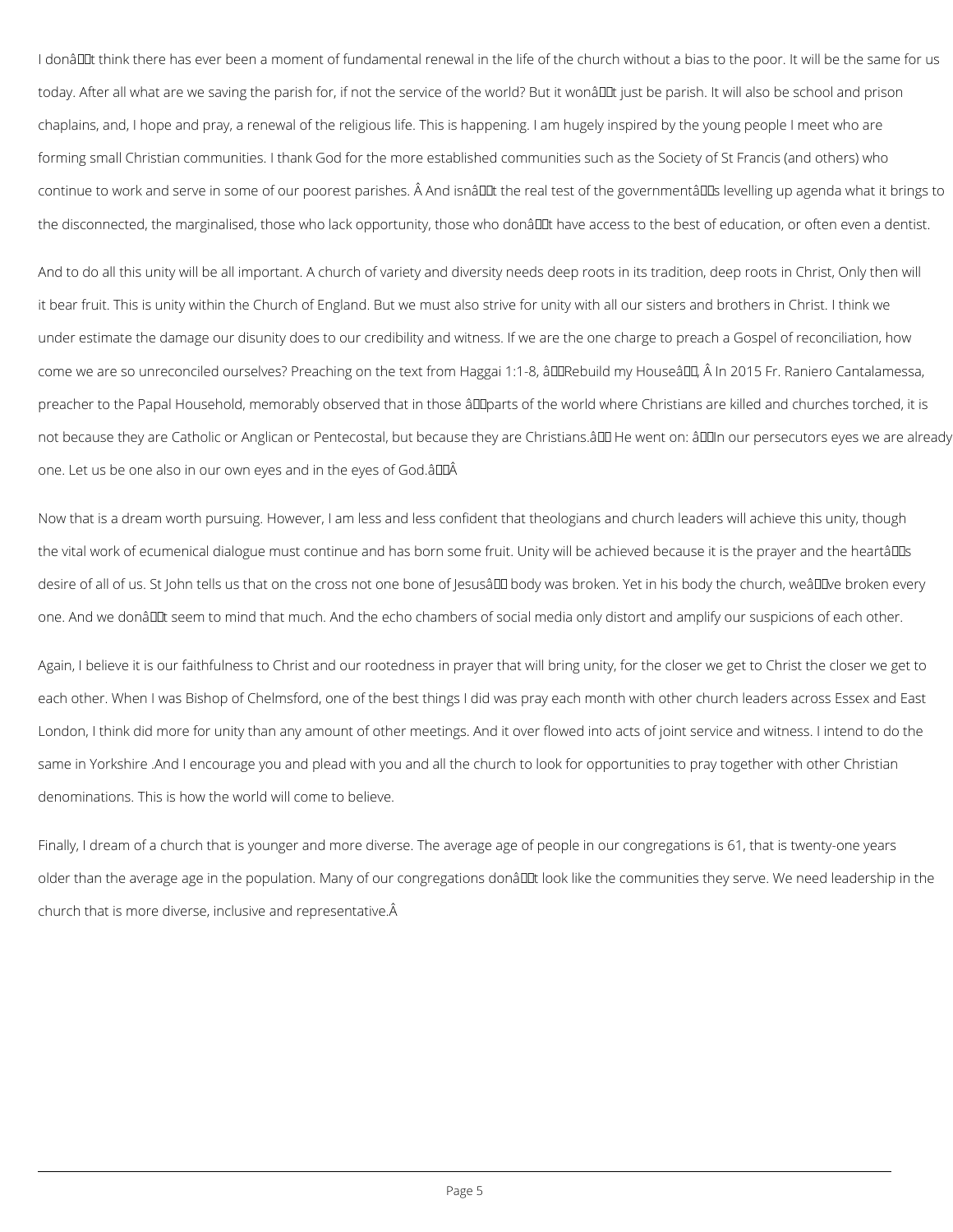<span id="page-5-0"></span>When I was a parish priest there were no children in church on the first Sunday morning. My was the second youngest person. They were lovely people but they didnâ $\in$  TM treally want a vi point for me and for them was recognising that things could change. But that change would o us. And we started to become again a Church which looked outwards. I won't tell you the might be a subject for another lecture but on my final Sunday there were 30 or 40 children a went on to be ordained. I will always remember this as being one of the most joyful parts of

And when I was Bishop of Chelmsford as I looked round the table at my first staff meeting we had to own the fact that this was holding back our mission, diminishing our leadership and no possible.

But these kind of changes are not driven by race politics nor helped by culture wars, but, ag new humanity (see Galatians 3. 27-29). The church is his body. The elbow canâ $\in$  Mt say to th Pentecost, the Holy Spirit blesses diversity. The whole world doesn't speak one language the Holy Spirit does the opposite. The church speaks every language. And the great biblical tribe and every tongue and every nation being gathered before God (see Revelation 7.9).

So yes, I do dream that we will put more energy and resources into working with children and we will find resources to combat racism, support racial justice and enable the church on Eart those diverse communities that make up the smorgasbord of British life today and led by the changing cultures and languages with which we have been called to speak the gospel and sha

It is a dream that inspires and sustains me. It is what gets me up in the morning. Its un-fulfi prophetic call of the Spirit of God, keeps me up at night.

Young men dream dreams, old men have visions, but much of the problem is that often middle

So letâ $\epsilon$ <sup>TM</sup>s include the young around the table, and may those of us who are not young and r poverty of spirit whereby we too are children of God.

The final chapter of my recent book, Dear England which I started writing thinking it would b

was actually written during the lockdowns of Covid,  $\hat{\mathsf{A}}$  ends with a beautiful poem by the Frer

It's called Gods' Dream. It feels like a good place to conclude this lecture: not my dr

my other dream, so well expressed by Mark Oakley, that we have more poetry than prose:  $\hat{a} \in \mathbb{R}^d$ 

us in the Chris[ti](#page-7-0)an tradition need to reclaim this unapologetically at a t2m<sup>2</sup>e when shallow lite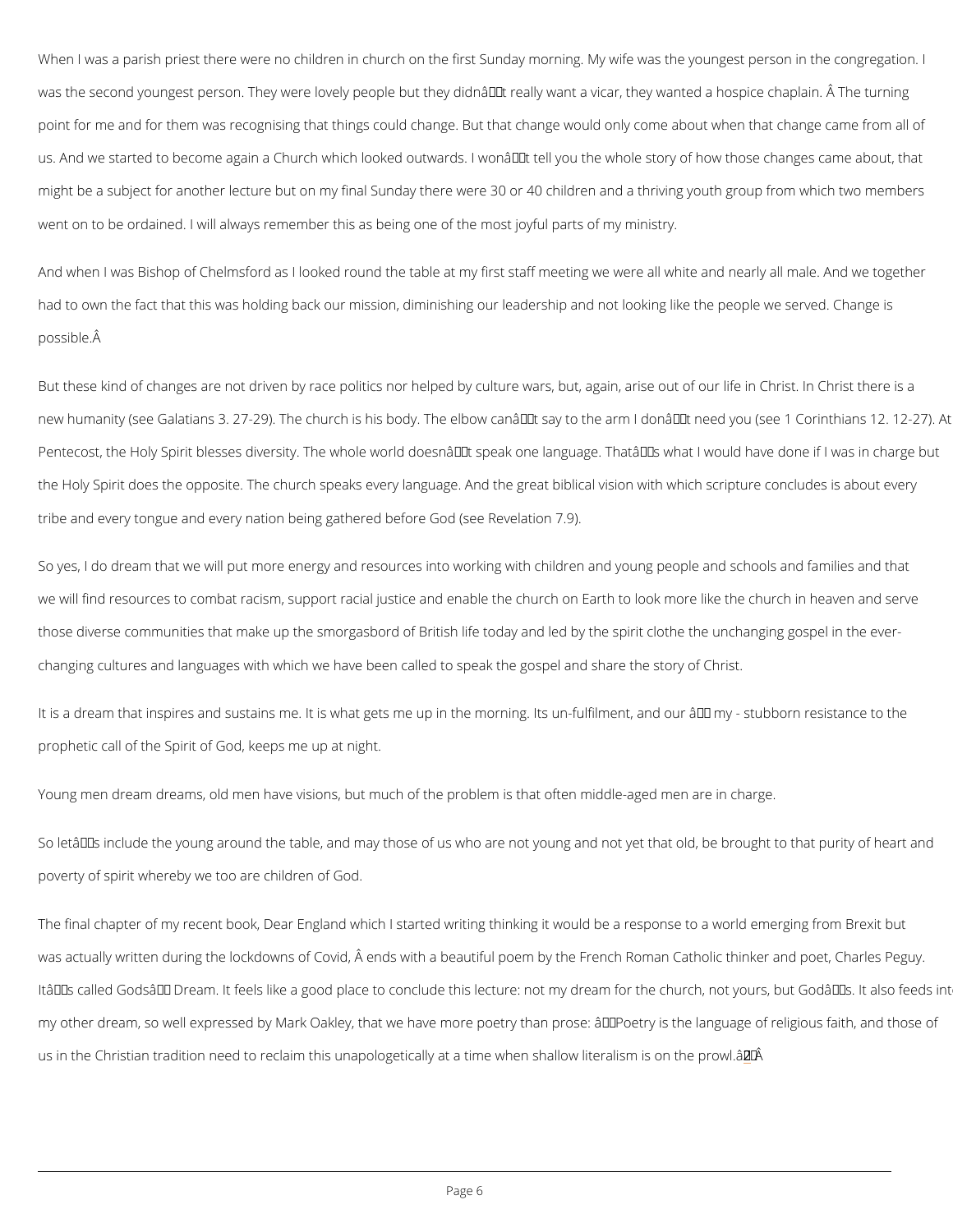I for one will be trying to woo people with the love song of the gospel. IâDDm not sure I actually know how to do much else.

Poetry is, supremely, the language of worship. It is therefore the language of heaven. A

So, what is Godâlles dream for Godâlles church in Godâlles world. Â This is what Peguy wrote âlle

I myself will dream a dream within you -

Â Â Â Â Â Â Â Good dreams come from me, you know -

My dreams seem impossible,

Â Â Â Â Â Â not too practical,

 $\hat{A}$   $\hat{A}$   $\hat{A}$   $\hat{A}$   $\hat{A}$   $\hat{A}$   $\hat{A}$   $\hat{A}$   $\hat{A}$   $\hat{A}$   $\hat{A}$   $\hat{A}$   $\hat{A}$   $\hat{A}$   $\hat{A}$   $\hat{A}$   $\hat{A}$   $\hat{A}$   $\hat{A}$   $\hat{A}$   $\hat{A}$   $\hat{A}$   $\hat{A}$   $\hat{A}$   $\hat{A}$   $\hat{A}$   $\hat{A}$   $\hat{A$ 

ÂÂÂÂÂÂÂÂÂÂÂÂÂÂÂÂâlittle risky sometimes,

ÂÂÂÂÂÂÂÂÂÂÂÂÂÂÂÂa trifle brash perhaps -

Some of my friends prefer

 $\hat{A}$   $\hat{A}$   $\hat{A}$   $\hat{A}$   $\hat{A}$   $\hat{A}$   $\hat{A}$   $\hat{A}$  to rest more comfortably,

ÂÂÂÂÂÂÂÂÂÂÂÂÂÂ in sound asleep,

ÂÂÂÂÂÂÂÂÂÂÂÂÂÂÂ with visionless eyes -

But, from those who share my dreams

 $\hat{A}$   $\hat{A}$   $\hat{A}$   $\hat{A}$   $\hat{A}$   $\hat{A}$   $I$  ask a little patience,

ÂÂÂÂÂÂÂÂÂÂÂÂÂÂÂ a little humour,

ÂÂÂÂÂÂÂÂÂÂÂÂÂÂÂSome small courage,

ÂÂÂÂÂÂÂÂÂÂÂÂÂÂÂÂand listening heart -

I will do the rest -

Then they will risk

 $\hat{A}$   $\hat{A}$   $\hat{A}$   $\hat{A}$   $\hat{A}$   $\hat{A}$   $\hat{A}$   $\hat{A}$  and wonder at their daring -

Run - and marvel at this speed -

Build â D and stand in awe at the beauty of their building -